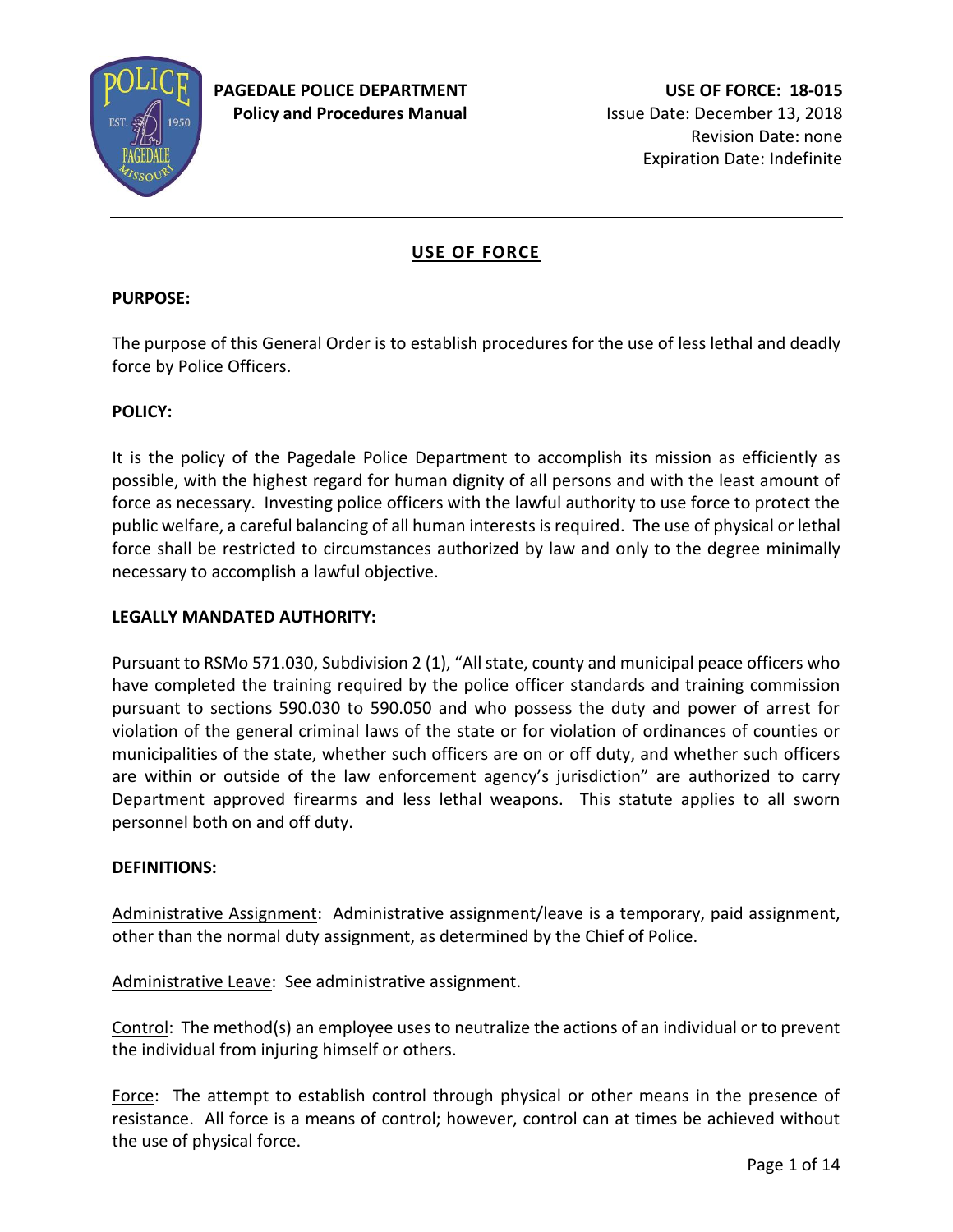Last Resort: Last resort situations are those wherein immediate and drastic measures must be undertaken by an employee in order to protect human life. Force used in these situations may involve the use of techniques or weapons not covered by this order or Department policy; however, they remain subject to reasonable and necessary use of force standards.

Less Lethal Force: The amount of force that will not likely result in death or serious physical injury.

Lethal Force: The amount of force that could result in death or serious physical injury.

Minimum Amount of Force: The amount of force that is objectively reasonable and shall be based upon the totality of the circumstances known or perceived by the officer to overcome the resistance offered and to affect the lawful performance of duty.

Reasonable Belief: The facts or circumstances the officer knows, or should know, are such that they would cause a prudent person to act or think in a similar way under similar circumstances.

Reasonably Necessary: The amount of force used only to accomplish lawful objectives and only to the extent reasonably necessary in light of the circumstances confronting the officer. Force is reasonably necessary only if lesser force would not likely lead to the safe control of persons and/or situations.

Resistance: The individual's efforts to evade an officer's attempt to establish control.

Serious Physical Injury: Physical injury that creates a substantial risk of death or that causes serious disfigurement or protracted loss or impairment of the function of any part of the body

#### **GENERAL:**

- 1. Missouri statutes and case law combine to define the legal levels of force that law enforcement officers may use in the normal performance of their duties. Both state statutes and case law should be reviewed in conjunction to fully determine the appropriate application of force. It should be emphasized that when consent or an emergency is not present, and there is not probable cause to make an arrest, the non-consensual touching by a police officer may constitute a crime, as well as result in civil liability. When probable cause exists, criminal and civil liability may still occur if the limits of the law are exceeded.
- 2. During an officer's performance of duty, it may be necessary to use some level of control to effect an arrest or to protect others. In many situations control may be achieved without the use of physical force. In other instances, based on the resistance offered, the officer may find it necessary to use varying levels of physical force to control the individual's actions. That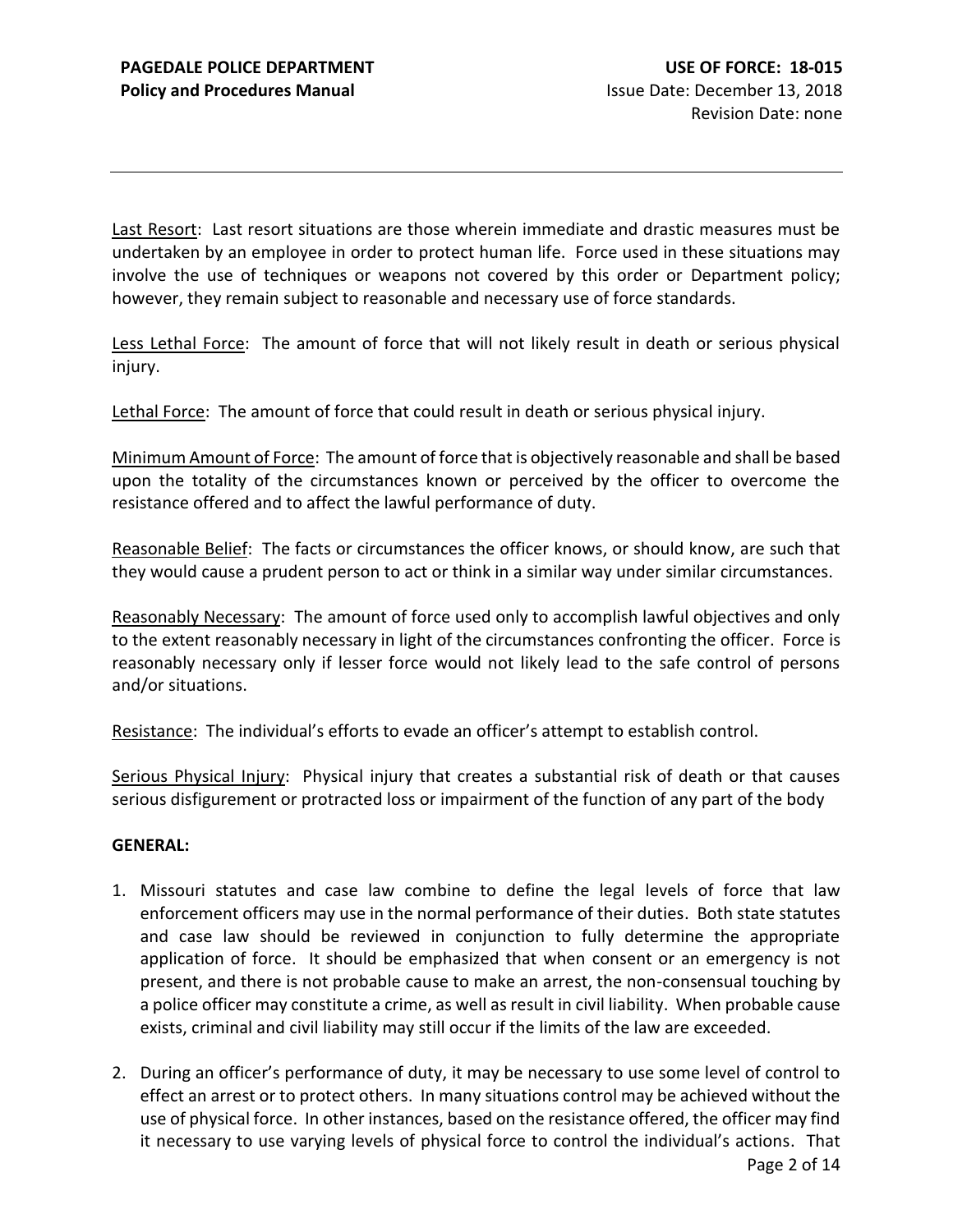amount of force may be as low as placing a hand on an individual's shoulder or arm and directing that individual to place their hands in an appropriate position in order to apply handcuffs. This amount of force would be considered mere physical contact. However, depending on the level of resistance offered, the officer may use techniques that may rise to a level of physical force that is intended to influence behavior through pain compliance in order to establish control. These techniques would consist of touch pressure, leg/hand strikes, impact weapons, or even the use of firearms if justified by the resistance offered.

3. Every employee of the Department has the responsibility to immediately contact an on-duty supervisor or the Patrol Commander and report any act which they believe involves the use of excessive force as outlined in this General Order. The supervisor/commander shall be responsible for promptly notifying the Chief of Police. Any employee who fails to report physical or verbal abuse against any citizen by another member of this Department is subject to disciplinary action.

#### **PROCEDURES:**

- 1. Officers should assess the incident in order to determine the level of control that would be appropriate. When possible, officers should attempt to gain control by means of verbal directives or commands.
- 2. If verbal directives or commands are ineffective, or not feasible given the circumstances of the situation, the officer may find it necessary to escalate to control methods that involve the use of physical force. If force is necessary, the officer must use reasonable force and decide which technique(s) is most appropriate to de-escalate the incident and bring it under control in a safe manner.
- 3. Officers are authorized to use Department approved control techniques and authorized equipment for resolution of incidents as follows:
	- A. To stop potentially dangerous and unlawful behavior;
	- B. To protect the officer or another from injury or death;
	- C. To protect individuals from injuring themselves;
	- D. To effect a lawful arrest when an individual offers resistance.
- 4. Levels of Control: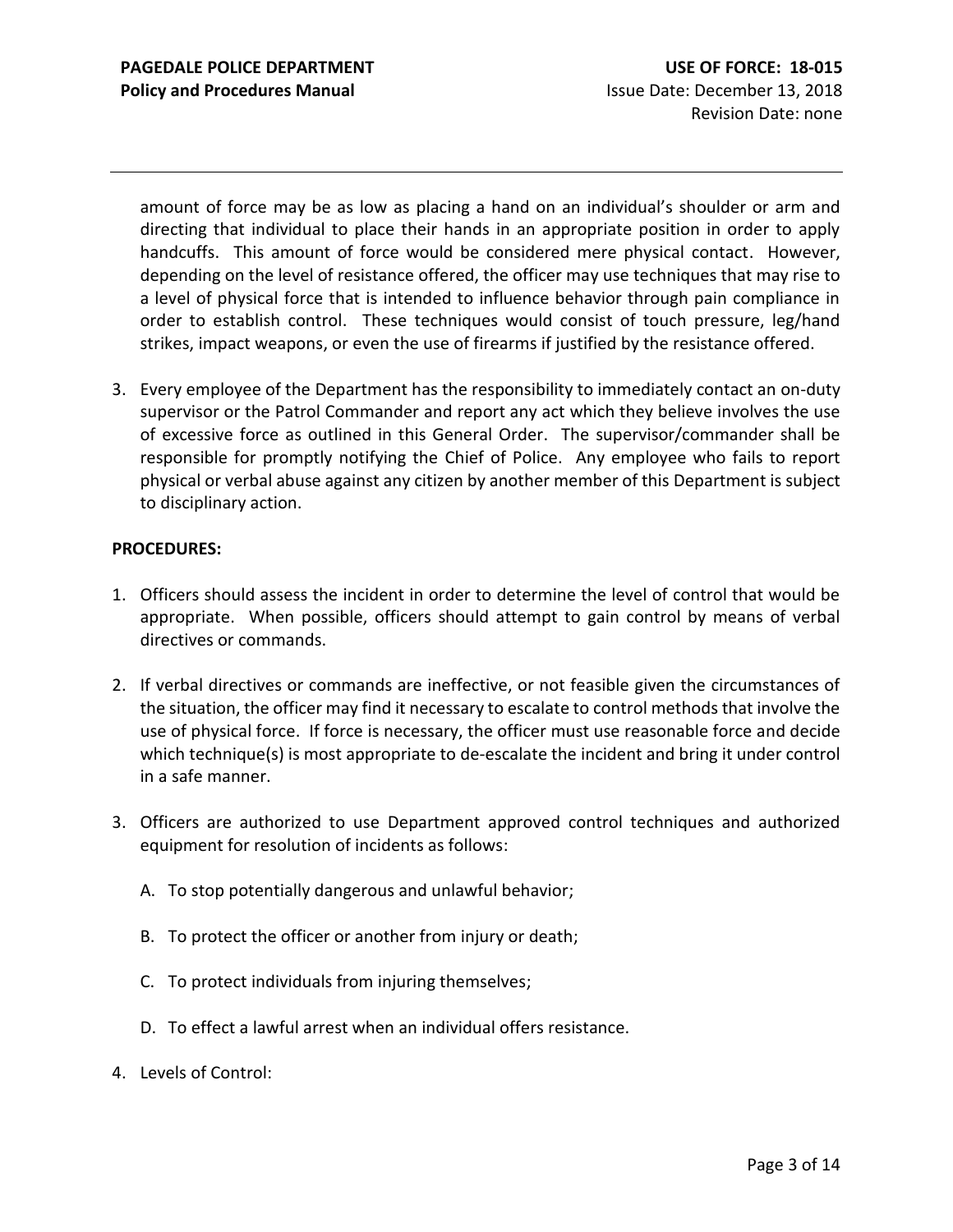- A. For purposes of this policy, the use of force will be examined from two (2) perspectives; resistance and control. Both resistance and control can be in the form of verbal responses (subject) or directives (officer) or physical actions.
- B. Resistance is defined as an individual's efforts to evade an officer's attempt to establish control. The amount and type of resistance will vary based on a variety of factors. For purposes of this policy, the Department recognizes the following levels of individual resistance:
	- i. Psychological Intimidation
	- ii. Verbal Non-Compliance (resistive dialogue)
	- iii. Passive Resistance
	- iv. Defensive Resistance
	- v. Active Assault
	- vi. Aggravated Active Assault
- C. Control is the method an officer uses to neutralize the actions of an individual or to protect individuals from injuring themselves or others. The type of control methods used will vary based on a variety of factors. For purposes of this policy, the Department recognizes the following levels of control:
	- i. Officer Presence
	- ii. Verbal Direction
	- iii. Soft Empty Hand Control
	- iv. Pepper Spray
	- v. Electronic Control Device (TASER)
	- vi. Hard Empty Hand Control
	- vii. Intermediate Weapon Control (ASP)
	- viii. Lethal Force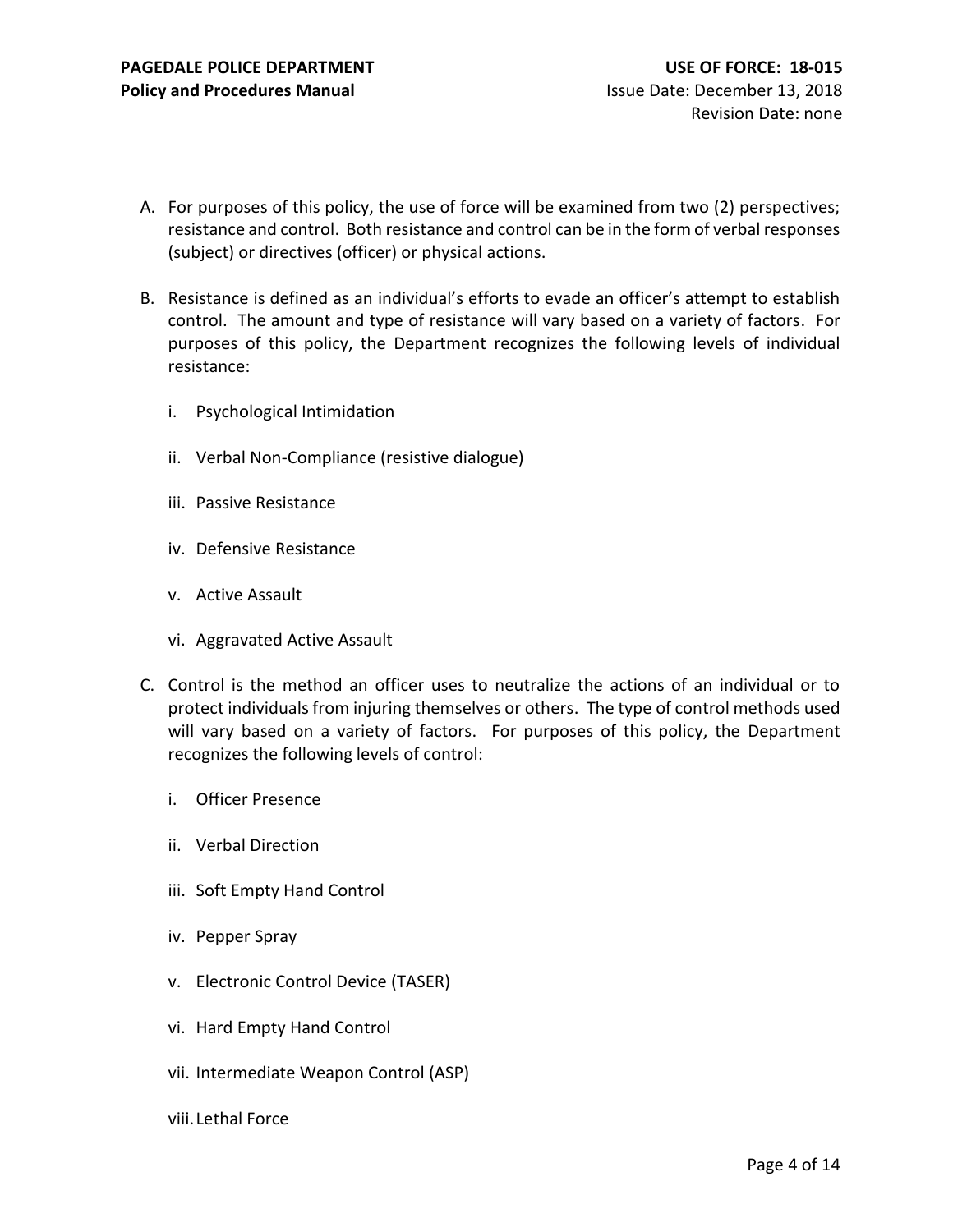- D. An officer's use of force shall be the amount of force that is objectively reasonable and shall be based upon the totality of the circumstances known or perceived by the officer at the time force was used.
- E. Any visual force scales, graphical illustrations, continuums, etc., used by this Department are solely demonstrative training aids utilized to encourage interactive force discussions. These aids have substantial limitations and are narrow in their focus. These aids are not the policy of this Department and do not create or enlarge any standards of care. These aids specifically do not create, enhance, elevate, reduce, compare to, replace, circumvent, or supersede the applicable legal standards of force provided by federal and state law which provide clear administrative, civil and criminal accountability guides for officers' force applications.
- 5. Weaponless Physical Force

Where deadly force is not authorized, officers should assess the incident in order to determine which non-deadly technique or non-lethal weapon will best de-escalate the incident and bring it under control in a safe manner. Only the appropriate amount of physical force necessary to bring incident under control is authorized. In making an arrest, no more force shall be used than is absolutely necessary for the safe custody of the prisoner or for overcoming any resistance that may be offered and for ensuring the delivery of the prisoner into safekeeping.

6. Less lethal Force

The Department permits the use of three types of less lethal weapons: Oleoresin Capsicum (OC) pepper aerosol restraint spray, the ASP collapsible baton, and the Taser X2 Electronic Control Device. Police officers may utilize these items as an appropriate level of response as outlined in the resistance control continuum shown in section 4 above.

- A. OC Pepper Aerosol Spray; Department issued only (optional). All officers including officers assigned to the division of criminal investigation or other plainclothes assignments may carry OC Pepper Aerosol Spray.
- B. ASP Collapsible Baton. All officers including officers assigned to the division of criminal investigation or other plainclothes assignments may carry the ASP collapsible baton.
- C. Taser X2 Electronic Control Device; Department issue. Officers assigned to patrol and the division of criminal investigation or other plainclothes assignments may carry the Department issued Taser X2.
- 7. Lethal Force Procedures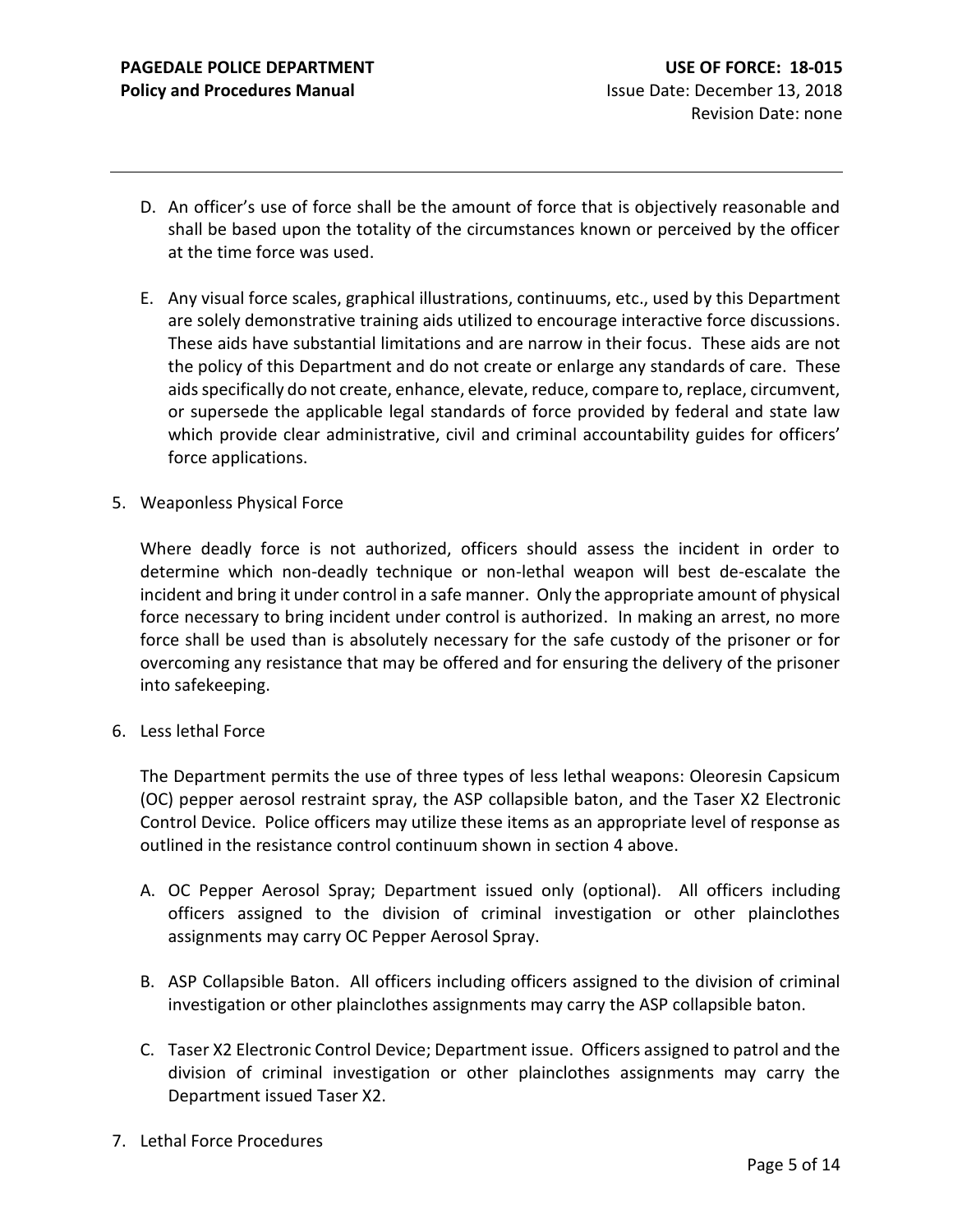- A. Authorized Use of Lethal Force: The use of lethal force is considered a measure of last resort as defined under "Definitions" above, and is limited to the following situations.
	- i. To protect the officer or another from what is reasonably believed to be an imminent threat of death or serious physical injury; or
	- ii. To effect the capture or prevent the escape of an individual who is fleeing from an inherently violent crime and there is a substantial risk that the fleeing individual poses a significant threat of death or serious physical injury if apprehension is delayed.
- B. Police officers may also discharge their firearms to destroy a vicious animal which presents a substantial risk of harm or serious physical injury to the officer or others.
- C. Discharge of Firearms Procedures
	- i. When a police officer has discharged a firearm causing a gunshot wound to be inflicted to any person, or when a police officer has been shot, the Chief of Police shall be immediately notified. The Chief shall request the St. Louis County Police Department's Crimes Against Persons unit or the Missouri State Highway Patrol to investigate the circumstances of the shooting incident.
	- ii. If a police officer has inflicted a gunshot wound, the on-duty supervisor shall secure the scene and weapon and assist the investigating agency to evaluate the use of deadly force and determine if it was justified and in accordance with this General Order.
		- a. After the weapon has been secured and submitted into evidence by the on-duty supervisor, the on-duty supervisor shall contact the Department Armorer. The Department Armorer shall then issue the Officer a replacement weapon from the armory until the Officer's original weapon is released. This will be done as soon as reasonably possible unless otherwise contradicted by law, this policy, the Patrol Commander, or the Chief of Police. The Department Armorer will notify the Chief of Police through the chain of command of the temporary weapons issue via electronic mail.
	- iii. When a police officer has been shot or a police officer inflicts a gunshot wound upon another person, communications shall be notified immediately either by the police officer involved in the incident or the first police officer on the scene. Communications shall make the required notifications;
		- a. Including the summoning of emergency medical aid as required.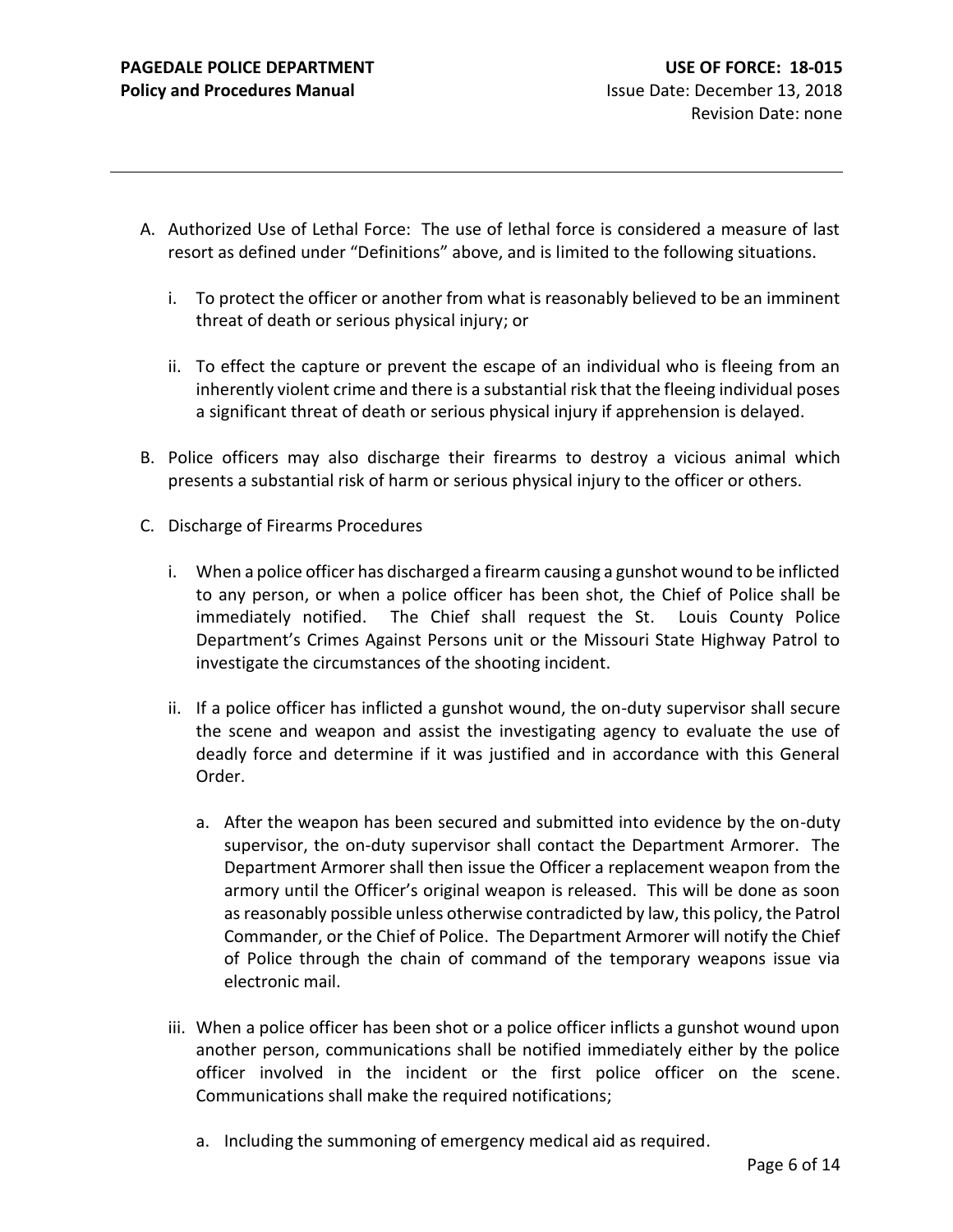- iv. The on-duty supervisor shall respond to the scene and be responsible for the command and protection of the scene.
- v. Whenever a firearm is discharged by a police officer or their firearm is discharged by another person, the police officer shall:
	- a. Immediately notify the on-duty supervisor.
	- b. Notify communications as soon as time and circumstances permit.
	- c. Prepare a police report detailing all circumstances surrounding the discharge. A copy of the police report shall be forwarded through the chain of command to the Chief of Police
- D. Use of Lethal Force Prohibited

Lethal force may not be used in the following situations:

- i. When it appears likely that an innocent person may be injured;
- ii. To shoot at or from a moving vehicle unless the occupant(s) represents a direct and immediate threat to the life or safety of the officer or another individual and then, only as a last resort;
- iii. Solely because a subject fails to obey a command to stop;
- iv. To fire warning shots.
- E. Discharge of Firearm Other than in the Application of Force

An officer may discharge a firearm under the following conditions:

- i. To destroy an animal which presents a substantial risk of harm to the officer or another, or when an animal is so badly injured that it should be destroyed to prevent additional suffering.
- ii. To give alarm or to call assistance in an emergency when no other means can reasonably be used, and then only when it can be done in a safe direction.
- iii. At a sporting event, to include hunting, an organized shooting match, or target practice where the discharging of a firearm is not in violation of any law or ordinance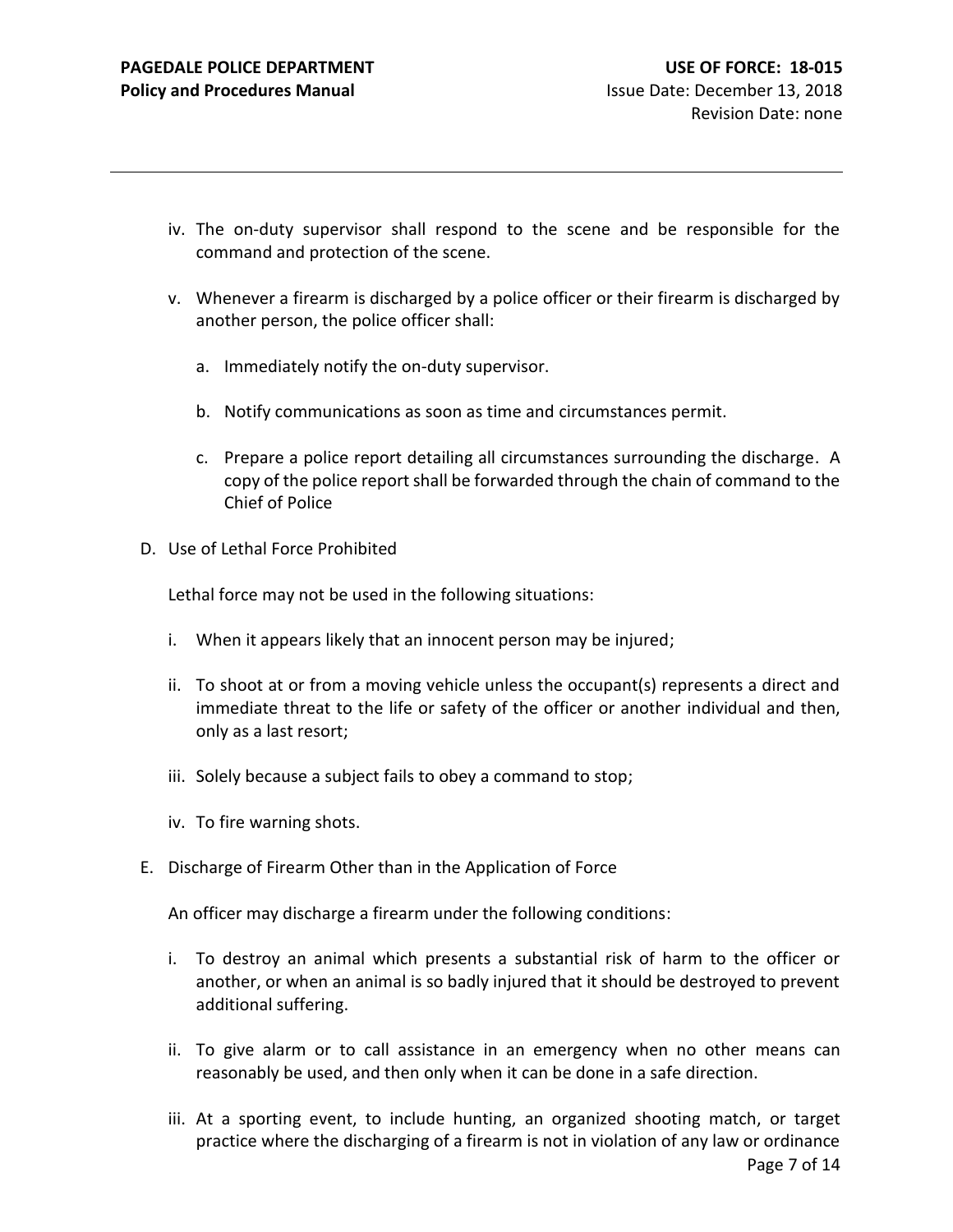and all safety procedures can be followed, or at Department sponsored firearms training.

- 8. Escalation and De-Escalation of Force
	- A. Escalation of force may be justified when the officer reasonably believes that the level of force being used is insufficient to stop or control the resistance.
	- B. Officers may escalate to the level of force that is reasonable and necessary to control the situation, based on the level of resistance encountered. As the individual begins to deescalate or lessen the resistance offered, the officer must de-escalate in a reasonable manner.
	- C. Officers shall allow the individual a reasonable time period to comply with all verbal commands, directions, or applications of force. This is not meant to imply the officer must cease all control. Control must be maintained, but the level of force used to maintain control must de-escalate to a level commensurate to the level or resistance currently offered by the individual.
	- D. There are variables which affect the officer's decision to escalate and de-escalate the level of control. These variables include, but are not limited to:
		- i. Officer/suspect size and physical abilities
		- ii. Environmental conditions
		- iii. Nature of contact of officers and suspects
		- iv. Availability of assistance
- 9. Medical Considerations
	- A. Employees using any degree of force on an individual shall make medical treatment available to that individual when:
		- i. The individual requests medical treatment.
		- ii. The individual complains of injury or pain or shows signs of unusual distress.
		- iii. Any employee observes or suspects injury to the individual.
		- iv. Directed by a supervisor or other appropriate authority.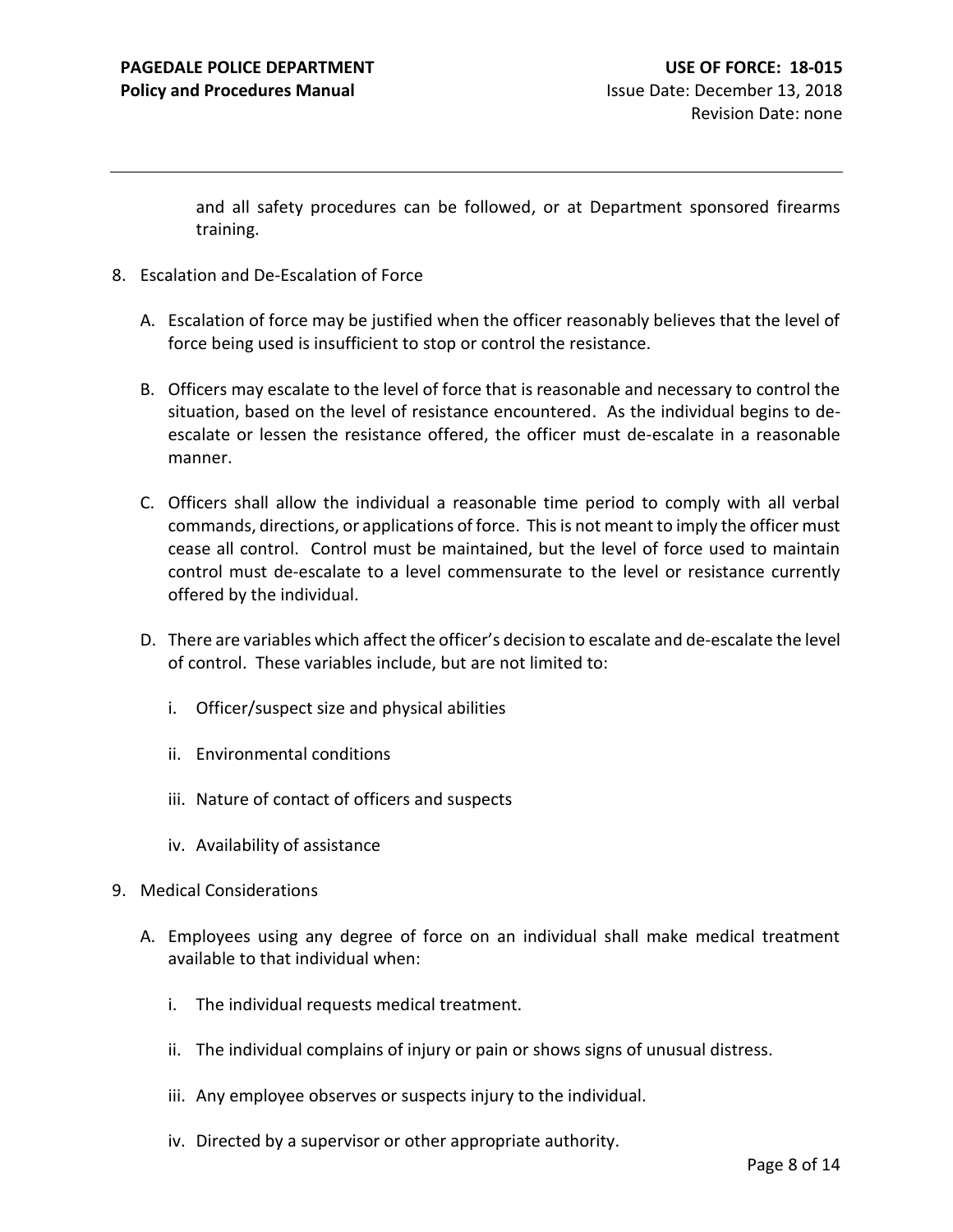- B. Employees who obtain medical treatment for an individual shall document this information, along with the nature of the injury or complaint of injury, in a police report.
- C. Treatment shall be obtained from a licensed medical care provider whose name or names shall be documented in the police report.
- D. Once an individual is placed under the care/treatment of a medical care provider, the individual shall not be removed from this care without approval from the medical care provider or unless the individual refuses treatment.
- E. A fit for confinement authorization document shall be obtained from the medical care provider if the provider determines the individual is fit for confinement.
- F. When an employee determines that an individual is in need of medical treatment, the employee, in addition to making treatment available as described above, shall:
	- i. Notify their supervisor at the earliest available opportunity.
	- ii. Promptly notify their supervisor of the individual's condition after the individual has been examined by the appropriate medical care provider.
- 10. On-Duty Use of Force Notifications
	- A. Employees involved in a use of force incident while on duty shall notify the on-duty supervisor immediately, or as soon as reasonably possible.
	- B. For incidents involving serious injury, the discharge of a firearm, or any type of lethal force, the scene supervisor shall immediately notify the Patrol Commander. The Patrol Commander shall promptly notify the Chief of Police and any other personnel as may be appropriate.
		- i. The scene supervisor shall promptly notify the Patrol Commander.
		- ii. The Patrol Commander will promptly notify the Chief of Police and any other personnel as may be appropriate.
	- C. When a juvenile is involved in any type of use of force incident, the parent(s) or guardian of the juvenile shall be contacted and notified of the incident by the Patrol Commander, the scene supervisor, or their designee.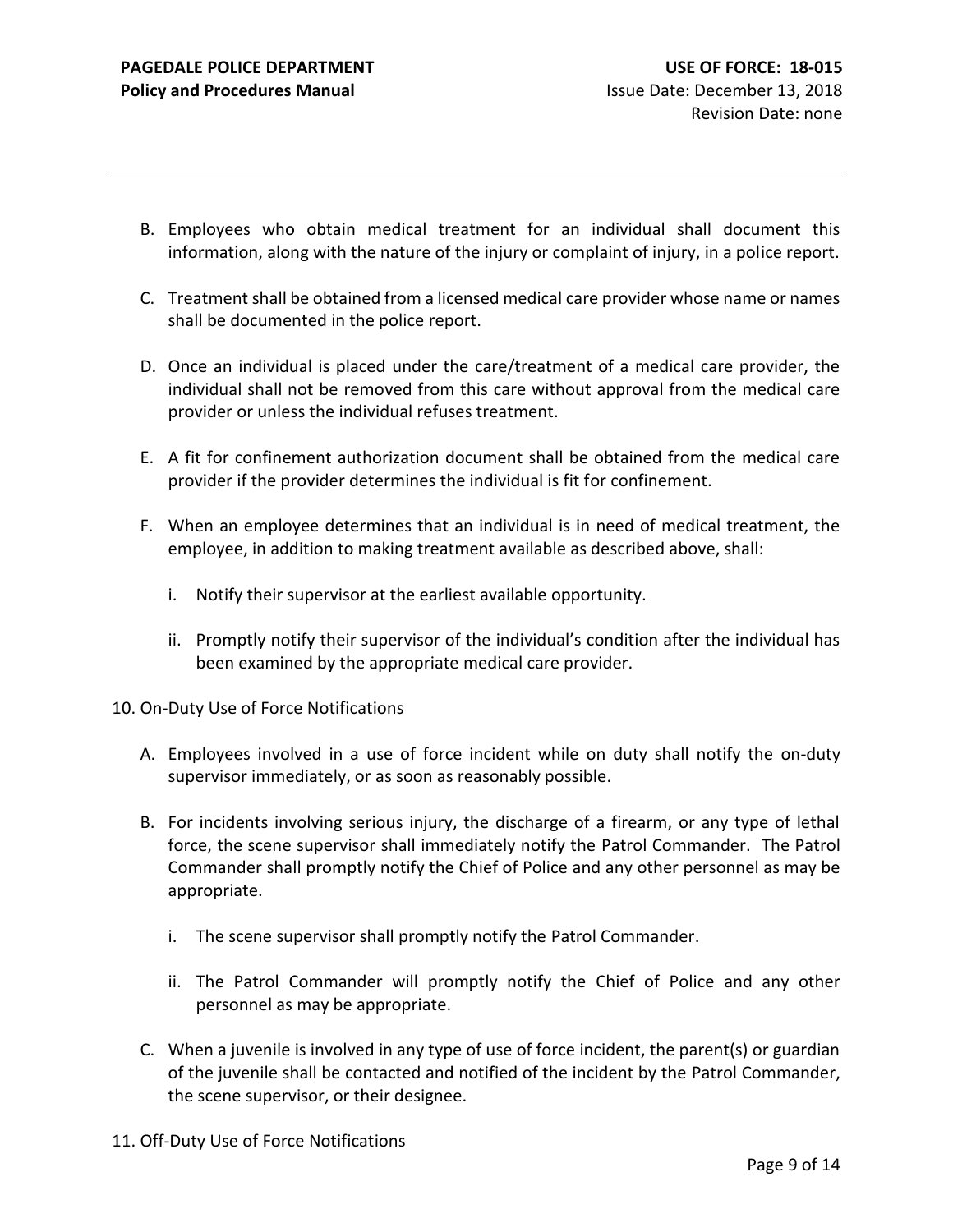For ALL incidents occurring within or outside the City of Pagedale city limits.

A. Any officer who is off-duty and involved in a use of force incident shall notify the on-duty Pagedale police supervisor as soon as reasonably possible.

If the incident occurs outside the city limits, the on-duty supervisor will evaluate the incident to determine if a supervisor's immediate response to the scene is warranted. If such a determination is made, the on-duty supervisor will make the appropriate arrangements to have a supervisor respond.

- B. The on-duty supervisor shall immediately notify the Patrol Commander. If the Patrol Commander is unavailable, the Chief of Police will be notified.
- C. The patrol commander will promptly notify the Chief of Police and any other personnel as may be appropriate.
- 12. On-Duty Supervisor Responsibilities
	- A. Ensure PPD Form 39 Use of Force Report and a police report are completed and forwarded to the Patrol Commander. The report shall be written and completed as soon as reasonably practicable after the incident.
	- B. Reporting procedures will be followed in accordance with Department guidelines for writing incident reports.

If the incident occurred outside the Pagedale city limits, a copy of the report from the jurisdiction in which the incident occurred will be attached to the officer's memorandum.

- 13. Use of Force Report Writing
	- A. A police report shall be written on ALL use of force incidents whenever an employee:
		- i. Applies force through the use of empty-hand control for a subject who is being resistive;
		- ii. Discharges a firearm, for other than training or recreational purposes;
		- iii. Takes an action that results in, or is alleged to have resulted in, injury or death of another person;
		- iv. Applies force through the use of lethal or less lethal weapons;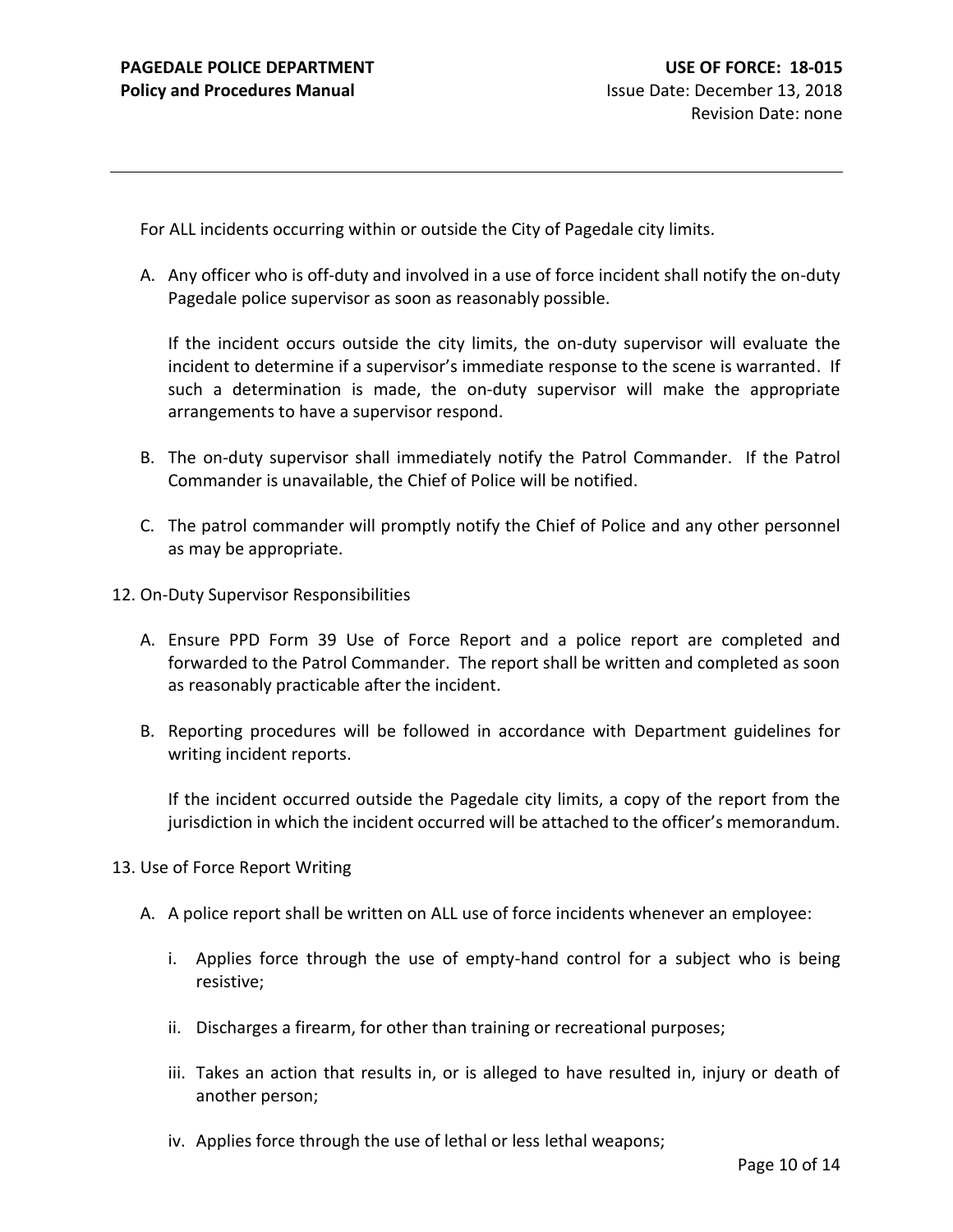- v. Applies weaponless physical force at a level as defined by this agency in section 5 above.
- vi. Points a weapon directly at suspect/individual.
	- a. In the event an officer un-holsters his/her duty weapon and keeps their weapon held at a low ready position; never pointing it directly at a suspect/individual, and this is the only response to a subject's resistance, then a use of force report is not required.
- B. If multiple officers are involved in the same use of force incident, the officer making the initial contact will prepare the original report.
- C. Reporting procedures will be followed in accordance with Department guidelines for writing incident reports.
- 14. Lethal Force or Serious Injury-Post Incident Procedures

When lethal force or serious injury incident occurs in an official capacity, the Department must act in the best interests of all parties involved. In that regard, the following procedures will be instituted

- A. The involved police officer will be removed from the incident scene as soon as practical.
- B. A reasonable recovery period (e.g., 1-2 hours) may be allowed before any questioning of the involved employee(s) is conducted.
- C. The involved police officer will be removed from their current duty assignment and placed on paid administrative leave/assignment pending further review/investigation of the incident. Administrative assignment may be in the form of an on-duty assignment as determined by the Chief of Police. The police officer involved will remain on administrative assignment until otherwise determined by the Chief of Police. The assignment to administrative leave shall not be interpreted to imply or indicate that the officer has acted improperly.
- D. The police officer will be referred to the City of Pagedale employee assistance program for a counseling session with a specialist in post-critical incident counseling. This referral will be for support purposes, allowing the police officer to discuss any problems resulting from the incident. The contents of this session will remain confidential and will not be available to the Department or used by the Department in subsequent proceedings. In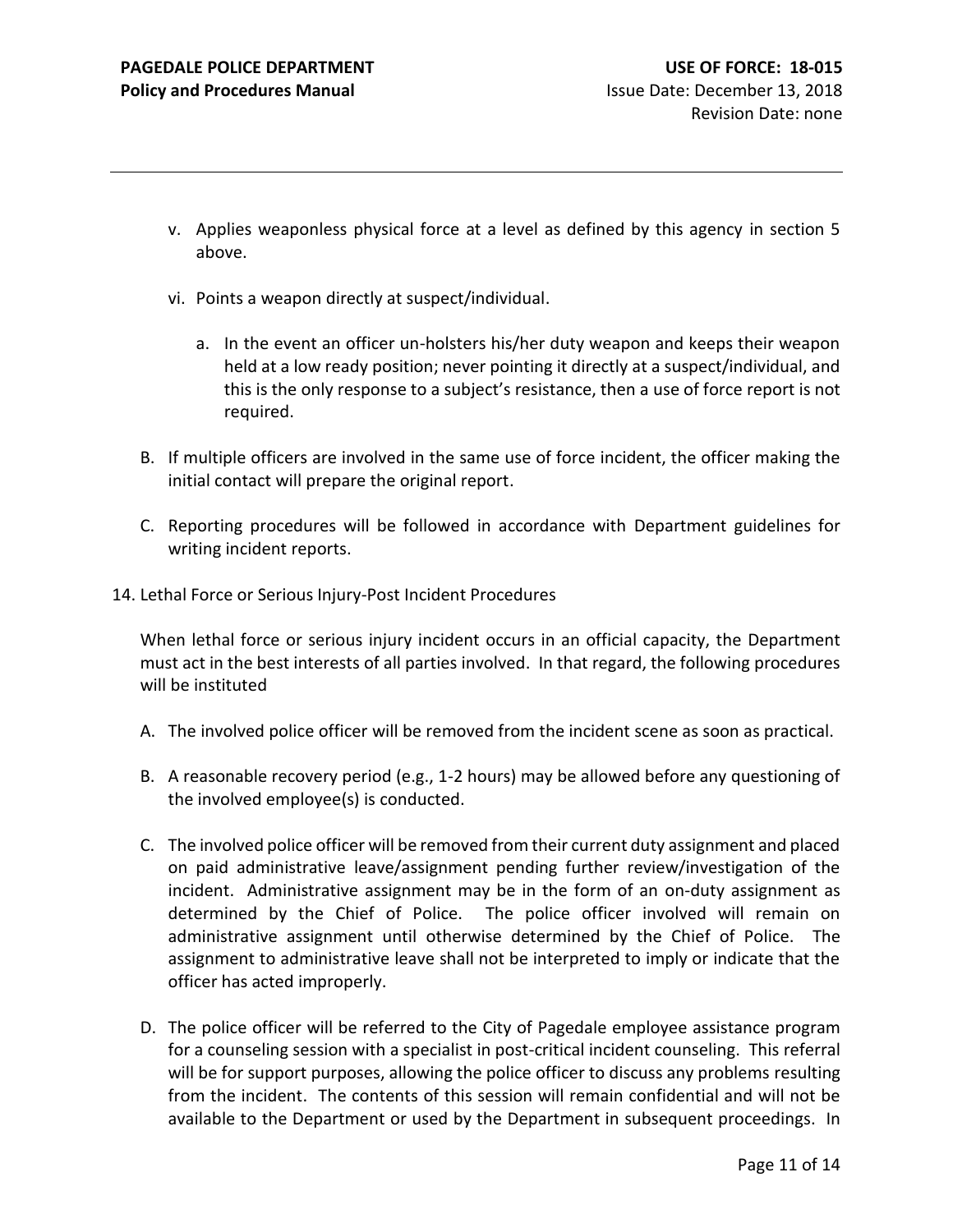exceptional circumstances, the employee may be referred to a mental health professional in preference to the employee assistance program.

- E. Following this counseling, the Chief of Police will schedule the employee for an interview with a psychologist and/or psychiatrist hired by the Department.
- F. This interview with the psychologist and/or psychiatrist will be used to determine if the police officer is psychologically fit to return to duty. Information discussed during this interview and the final recommendation, while treated in a confidential manner, will be provided to the Department in a written report.
- G. Participation in this program is mandatory for a commissioned employee who uses a weapon which results in the death of a person. The Chief of Police may authorize participation in this program for employees involved in other critical incidents.
- 15. Investigation and Review of Use of Force Incidents
	- A. The Patrol Commander serves as the Department primary internal affairs investigator.
	- B. Unless otherwise directed by the Chief of Police, the Patrol Commander shall review the use of force and the relevant police report will be forwarded to the Chief of Police.
	- C. The Chief of Police will review all use of force incidents and will take that action deemed most appropriate.
	- D. In January of each year an analysis of all use of force incidents for the preceding year will be conducted by the Patrol Commander and reported to the Chief of Police. The intent of the review is to determine whether there are policy, training, weapon/equipment, or discipline issues which should be addressed.
- 16. Prerequisites to Carrying Lethal/Less Lethal Weapons:
	- A. All agency personnel, prior to being qualified and authorized to carry lethal and less lethal weapons, will receive and review all related instruction with respect to the following policies;
		- i. Use of Force 18-015,
		- ii. Department Authorized Weapons 18-013,
		- iii. Firearms Training 18-018,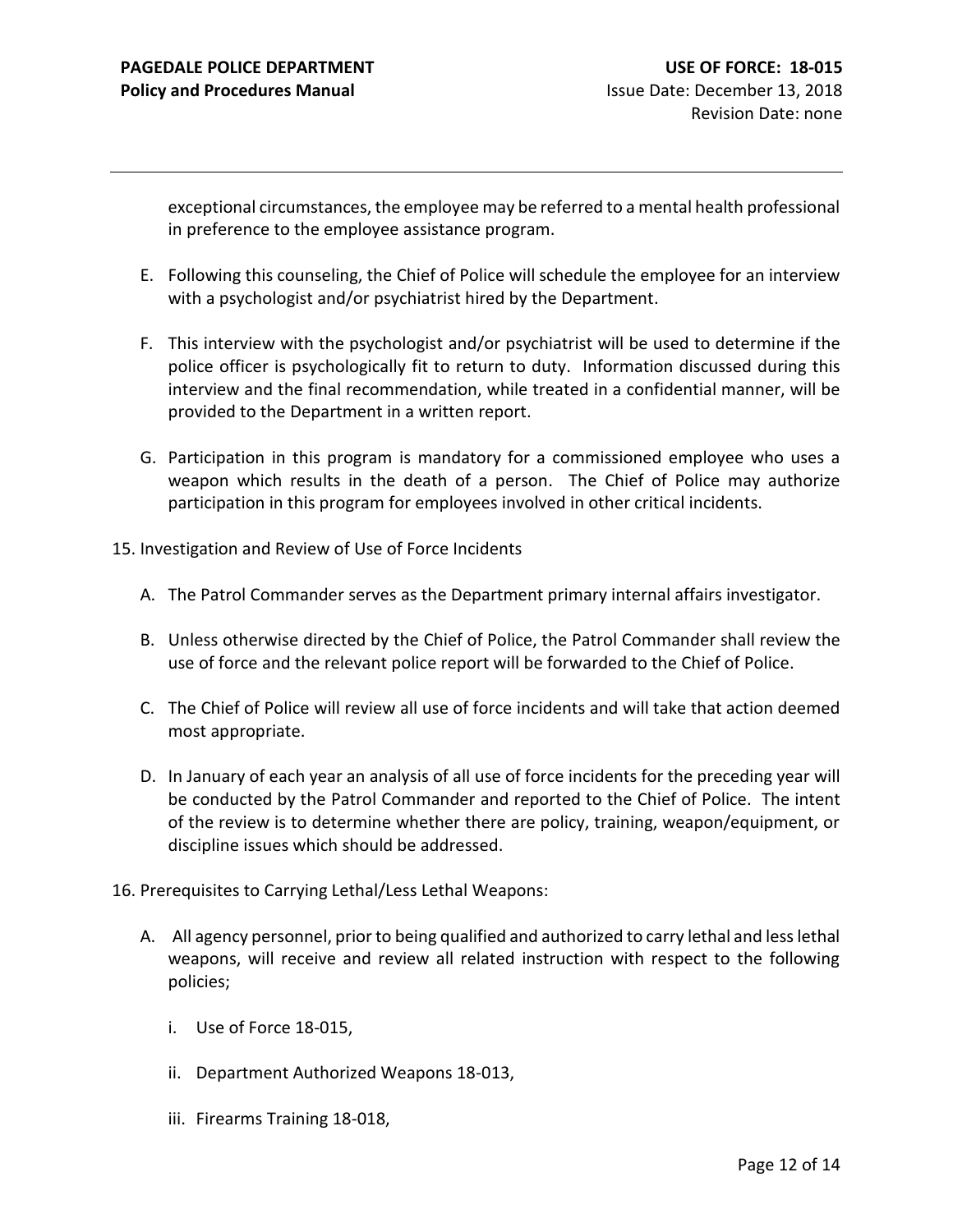- iv. Taser-Electronic Control Device 18-017,
- v. ASP-Collapsible Baton 18-019, and
- vi. OC Pepper Aerosol Restraint Spray 18-020.

The instruction for each authorized lethal and less-lethal weapon will only be given by qualified personnel. All instructors will be certified in the specialized training for each specific lethal and less lethal weapons class of instruction. Each instructor will be responsible to confirm that all employees understand legal implications, the requirements of weapon specific operations, care procedures, and documentation of reporting use procedures.

- B. Electronically signed documentation verifying that each employee received the curriculum for; Use of Force, Department Authorized Weapons, Firearms Training, Taser-Electronic Control Device, ASP-Collapsible Baton, and OC Pepper Aerosol Restraint Spray will be maintained by the accreditation manager in the PowerDMS program.
- C. Training will be documented and all training records will be maintained by the instructor of each course. The instructors will be responsible to forward copies of all training certificates to the Accreditation Manager to be uploaded into the Officer's personal directory in PowerDMS. Instructors will maintain the original sign-in sheets and all documentation of training.
- 17. Any violations of this policy, or portions thereof, may result in disciplinary action.
- 18. Officers of this Department assigned to or assisting other law enforcement agencies will be guided by this policy.
- 19. This policy will be reviewed annually by all sworn employees.

This General Order supersedes all prior directives and orders inconsistent therewith.

By Order Of:

*Signature on File* Captain Eddie Simmons